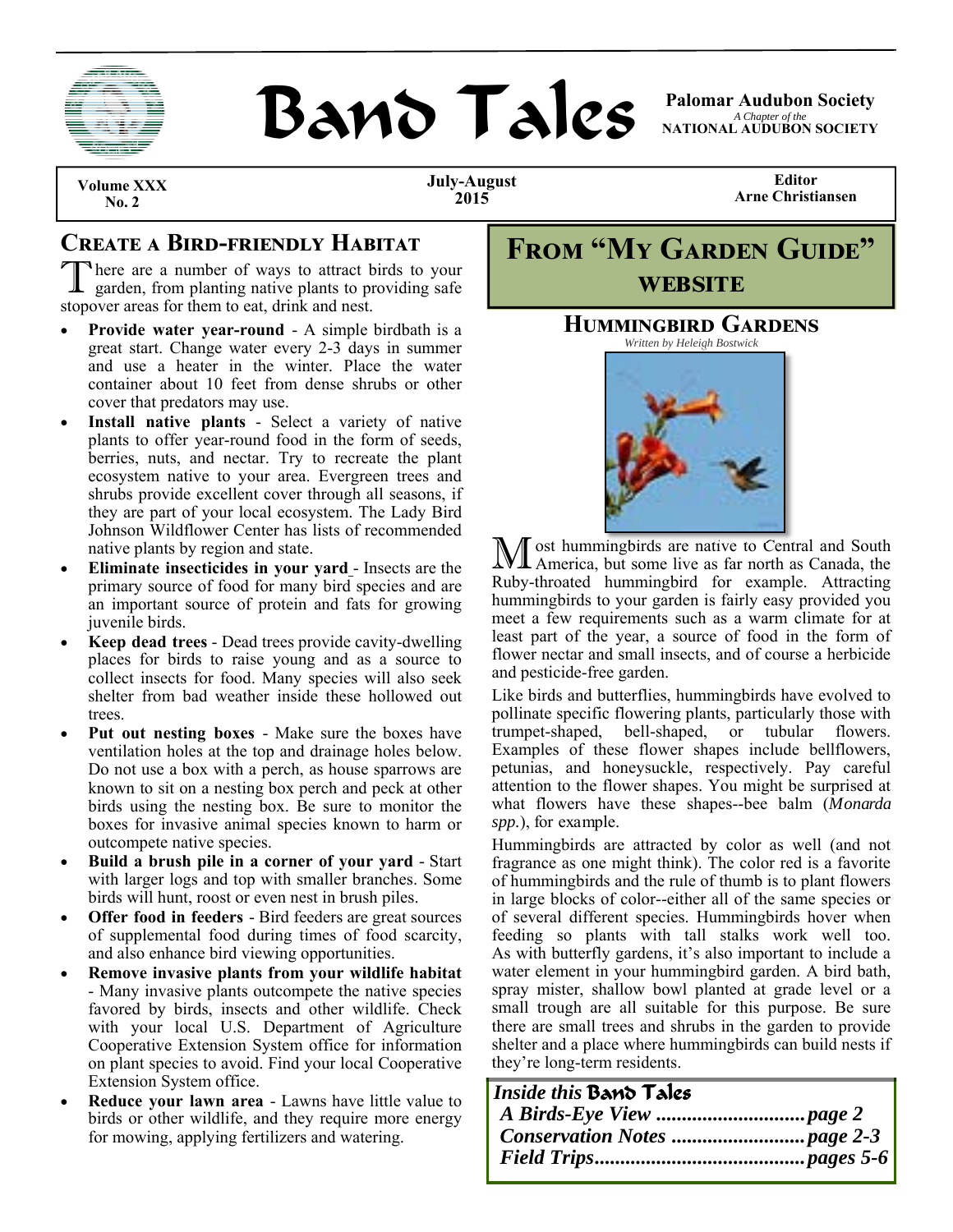#### **A BIRD'S EYE VIEW** *Penny Hernandez*

I haven't decided if this is my last letter of the year or the first letter of the year. Either way I would like to start by saying a big Thank You to everyone. I think the year has been a good one. We have seen lots of good birds,



taken a wonderful trip to Kern Valley, and done some great conservation projects with more to come.

For those who did not go to the Fiesta Picnic, I think you missed out on some great fun, and good food.

We have Hal and Dianne Benham to thank for the good rice and beans, (even though they could not make the Picnic, they still

cooked for us.) Arne Christiansen and Otto Talle did a wonderful job of cooking the steaks. Mr. & Mrs. Nice provided a lovely green salad and the bakers in the group showed up with fancy "birdy" desserts.

Otto Talle won for Best Tasting Dessert with his "Thank God It Wasn't A Goose" cake, Cheryl Grantham won the Best Looking Desert category with her "Hummingbird Cake," and I won the Originality category with my "Owl Pellet Cookies."

With everyone pitching in to set up and take down, a great job was done and I want to thank all at the Picnic for the help. Enjoy the attached pictures.

We will see you in September with new programs and projects. Don't forget to check Band Tales or the PAS website for the summer bird walks.



#### **CONSERVATION NOTES** *Richard Fowler*

#### **KERN VALLEY BIRD TRIP**

O n April 24 twelve PAS birders met in Ridgecrest for two days of intensive birding. The weather was not favorable as we had endured very strong winds on the



drive from San Diego and the forecast for Saturday was more of the same. The trip was organized by Hal and Dianne Benham and the leader for the weekend was Bob Barnes, a veteran birder who has led over 300 field trips to the surrounding areas. He is also a very active environmentalist who has successfully led, along with Audubon,

efforts to protect the watershed of the South Fork of the Kern River.

Saturday morning came early as we had a 5:45 AM departure date for our first stop, Butterbredt Springs, a small oasis of green at the end of a long unimproved road southwest of Ridgecrest. The surrounding land is privately held, but the Audubon Society has established the Springs as a wildlife sanctuary. We identified twentytwo species in this very small area as birds kept coming in from the surrounding desert. A cooperative Hammond Flycatcher, who gave us a prolonged view of his backside, was a highlight. While birds were clearly on the move, there did not appear to be one specie that stood out by its numbers.

Our next stop was Kelso ponds, private ponds and reeds that contained an estimated 70 Tricolor Blackbirds. This appeared to be an active nesting site, so we gave the ponds a wide berth.

After lunch, we headed to Paradise Cove, a campground along Lake Isabella, the lake that joins the North and South Forks of the Kern River. In spite of the wind we identified some twenty species of birds, including five swallow species.

A stop along the Kern River Preserve was noteworthy for the Vaux Swift, moving north through the valley. We counted forty in a thirty minute period. If this continued for twelve hours, perhaps 1000 Vaux Swifts would have migrated through the valley that day.

Our final stop Saturday was the private home of Louise Knecht, the author of Knecht Ranch Wildlife on YouTube. Among her many activities Louise raises meal worms that she feeds to surrounding birds, such as the LeConte's Thrasher. Our hopes of seeing anything were dashed by strong wind gust of up to sixty MPH. However, some of us were determined to return when the weather improved.

First thing Sunday morning we traveled to another private residence in the high desert. The home was surrounded by trees and brush containing a lot of birds, Mourning and Collared Doves, as well as many warblers, mostly Yellow -rumps, but an occasional Nashville. Several Western Tanagers gave us great views as did a Costa's Hummingbird. A big surprise, even to Bob Barnes, was a Lewis Woodpecker perched on a telephone pole.

We then moved on to the Audubon Kern Valley preserve, which is owned by National Audubon and managed by California Audubon. We birded a relatively small area around the preserve headquarters and road, and were entertained by the singing of Summer Tanagers, Blackheaded Grosbeaks, and Song Sparrows. Bird feeders attracted, in addition to the Grosbeaks, finches and hummingbirds. Western Bluebirds, Western Wood-Peewees, Bewick's Wren's, and Western Tanagers were also noted. The group spotted a total of fifteen species at this site.

After a picnic lunch at a small park at the river outlet from Isabella Lake and a futile effort to spot an American Dipper, we headed higher on State Route 155 which crosses from West to East across the Southern Sierras. At about 5,500 feet altitude Bob stopped and began calling the Pileated Woodpecker and Townsend Solitaire without results. However, we were treated to the call of Mountain Quail and Red-Breasted Nuthatch. Some of us were treated to a great view of the Nashville Warbler.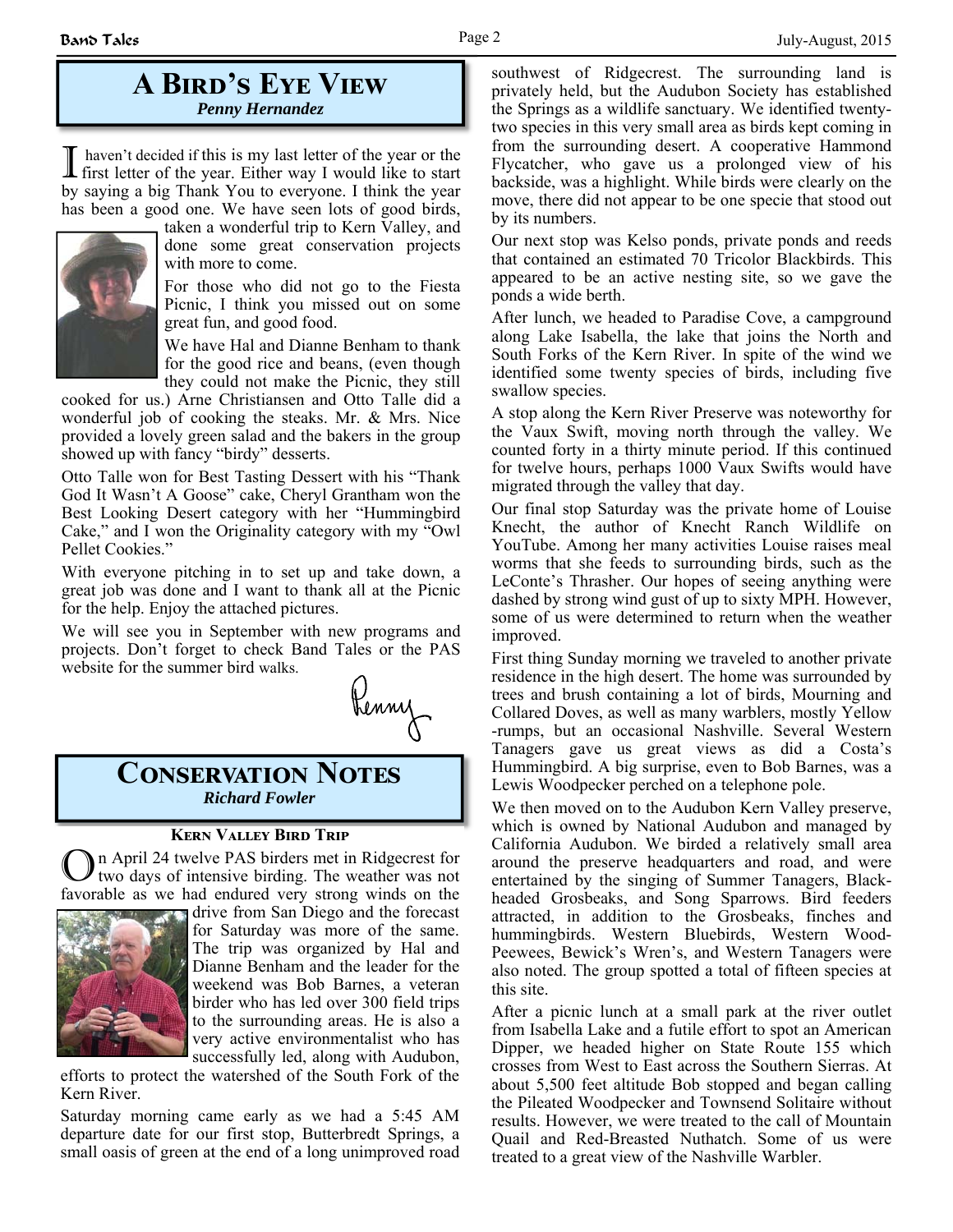Further up the road we stopped at the little community of Alta Vista. It had recently rained and there was a nice stand of willows along a small stream in the town. This appeared to be ideal habitat for mountain warblers. While they were present, only a few of us got a good look at the MacGillivray's Warbler.

Driving further we reached Summit Station in Sequoia National Forrest. Tall pines were on either side of the road and it was getting cold. Nonetheless Bob persisted in efforts to call out the Pileated Woodpecker without results. However we were treated to Hairy Woodpeckers, Red-breasted Sapsuckers, and the White-headed Woodpecker before we called it a day.

On Monday morning four of us resolved to again pursue the LaConte's Thrasher at Louise's home. After a tense period of nothing happening we were surprised by at least two LaConte's Thrashers venturing out of the brush. It was a great photo opportunity.

The total count for the trip was 108 species. However, more than the count, the opportunity to share the experience of birding an important habitat with others was the big reward along with the knowledge that the Audubon Society had a critical role in preserving this area, a good thing to remember the next time you get a solicitation from Audubon.

Richard





## **PALOMAR AUDUBON SOCIETY WELCOMES THESE NEW AND RENEWING CHAPTER-ONLY MEMBERS:**

**Sherel Andrews Kathy Askin Jim Beckman Tracy Henchbarger Paul Jeff Jerry and Arlene Martin Gillian Moreland Tim and Eve Murphy Barbara Raab James and Dee Stephens Vinka Valdivia** 

# **WE VERY MUCH APPRECIATE THE GENEROUS SUPPORT OF THESE DONORS**

**Jim Beckman Al and Donna Przecha Carolyn Wallace Diane Huneke James Hall Elinor Foulke Doug and Christine Rideout Gillian Moreland Tom and Eve Murphy Vinka Valdivia** 

**IN MEMORIAM PAST PRESIDENT PAUL BERGFORD Anonymous Donor** 

**NO PROGRAMS ARE SCHEDULED FOR JULY OR AUGUST. FIELD TRIPS WILL CONTINUE, BUT NOTICE THE REVISED SUMMER START TIMES. REGULARLY SCHEDULED PROGRAMS WILL RESUME IN SEPTEMBER.** 

**HAVE A GREAT SUMMER WITH GREAT BIRDING!**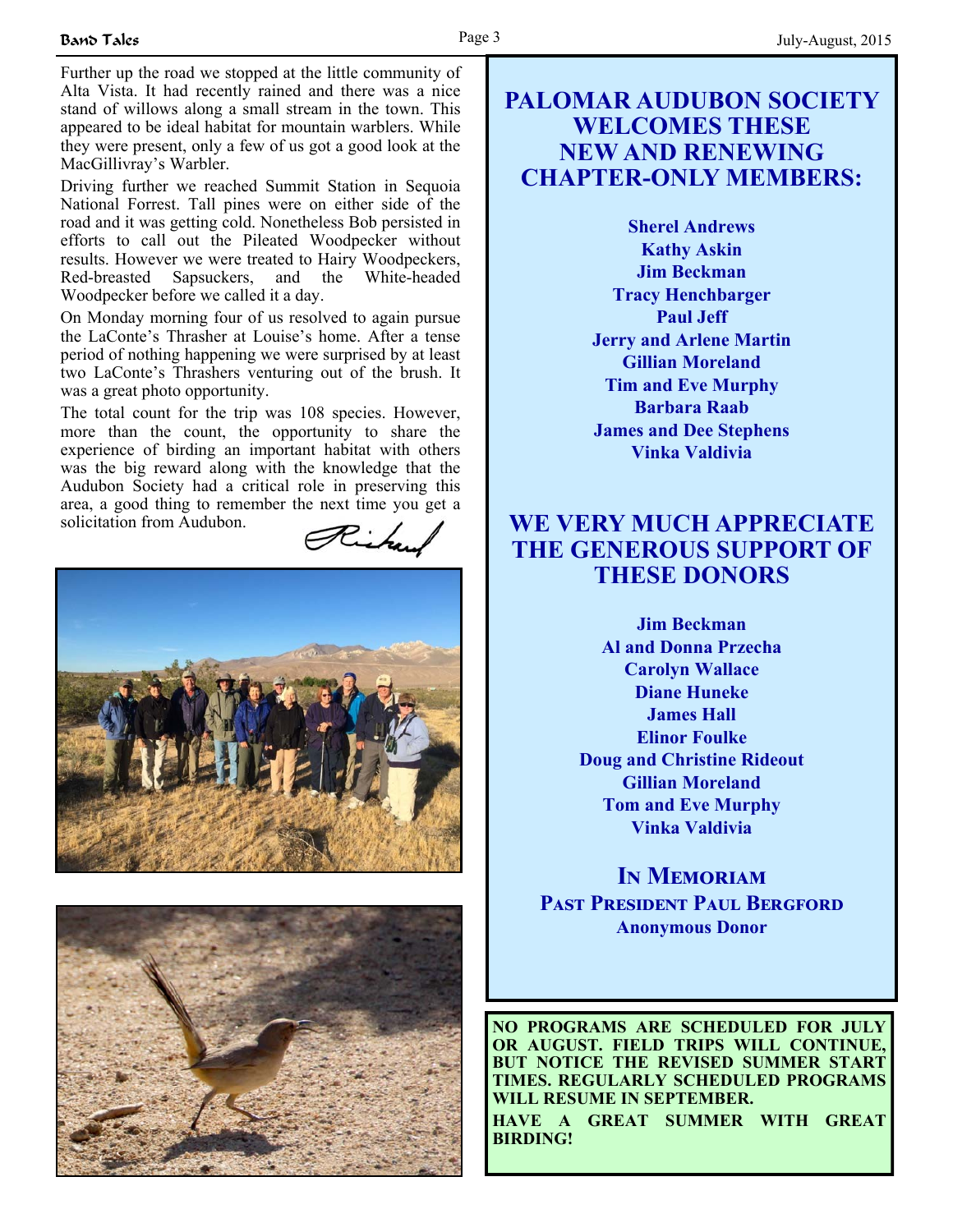# **Chapter-only Membership**

<sup>I</sup> hapter-only membership provides the option to choose Palomar Audubon as your Audubon chapter and have 100% of your dues support local projects and chapter activities. With a National Audubon membership, your chapter is assigned based on your zip code and only a portion of your dues goes to Palomar Audubon. Members of other Audubon Chapters may join Palomar Audubon Society as Chapter-only Members while maintaining membership in their current chapters.

Chapter-only Members may participate in all chapter activities and may serve on the Board of Directors and as officers in the chapter. They will receive our bi-monthly newsletter Band Tales. Chapter-only individual membership dues are \$20.00 a year and family memberships are \$25.00 a year. For additional information, please contact Alice Holmes at 925-212-8165 or greenheron@sbcglobal.net**.**

| 밀 |                                                                                                                                                                                                       |   |
|---|-------------------------------------------------------------------------------------------------------------------------------------------------------------------------------------------------------|---|
|   | <b>Application for Chapter-Only Membership</b>                                                                                                                                                        |   |
|   | Membership in the Palomar Audubon Society includes a subscription to Band<br>Tales, the Palomar Audubon's bi-monthly newsletter, and an invitation to our<br>monthly programs and weekly field trips. |   |
|   | Make checks payable to Palomar Audubon Society.<br>Send payment with this completed form to:                                                                                                          |   |
|   | Palomar Audubon Society<br>P.O. Box 2483<br>Escondido, CA 92033                                                                                                                                       |   |
|   | Individual Membership - \$20 per year: $\Box$ New Member $\Box$ Renewal                                                                                                                               |   |
|   | Family Membership - \$25 per year: $\Box$ New Member $\Box$ Renewal                                                                                                                                   |   |
|   | Additional Contribution to Palomar Audubon of \$                                                                                                                                                      |   |
|   | Name                                                                                                                                                                                                  |   |
|   |                                                                                                                                                                                                       |   |
|   |                                                                                                                                                                                                       |   |
|   | Telephone                                                                                                                                                                                             |   |
|   | Email                                                                                                                                                                                                 |   |
|   |                                                                                                                                                                                                       |   |
| ᆎ |                                                                                                                                                                                                       | 市 |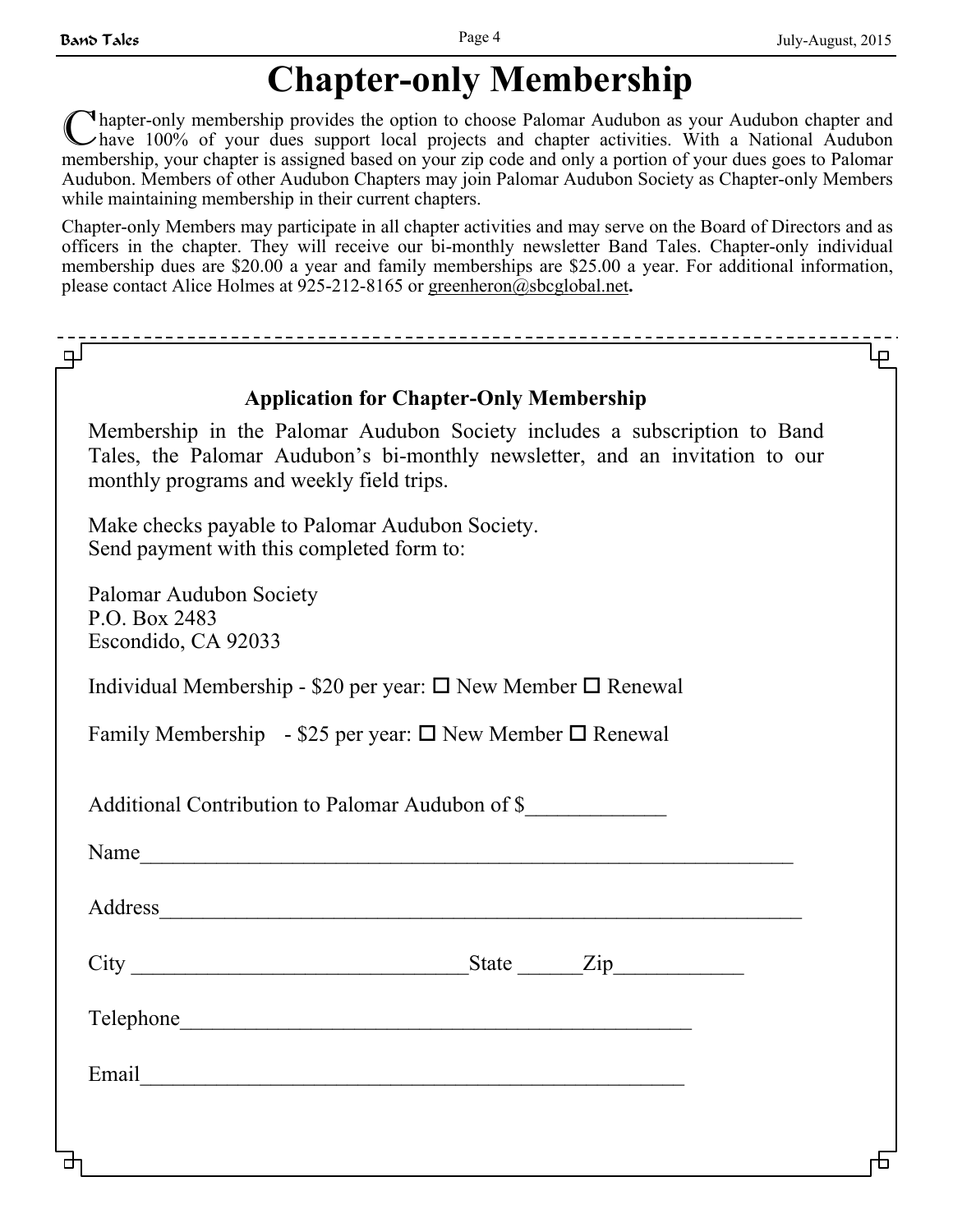#### **FIELD TRIPS** *Jim Beckman*

W hether a seasoned birder or a beginner, you are welcome to join us. For more information call the trip leader shown below. Heavy rain cancels trips. Locations in Thomas Guide Coordinates are shown in parenthesis as (Page-Column Row). Ratings: 1=easy, suitable for all levels, 2=moderate, a bit more walking and possibly some hilly terrain, 3=challenging, longer hikes and may involve some steep terrain.

**Please Note: Summer birding can be very warm so be sure to bring sunscreen and sufficient water on walks.**

> Saturday, July 4 **Holiday - No Field Trip**  Saturday, July 11, 8:00 am  **Lake Murray**  La Mesa **(1250 E6) Rating: 1-2**

Take I-8 east to the Lake Murray Blvd. Exit and proceed 1 mile north (right turn) to Baltimore Drive. Turn left and drive about 1 mile to Jackson Drive. Turn left again, proceed ¼-mile and make another left turn on Golfcrest Drive. Continue about 1 mile on Golfcrest Drive to the Mission Trails Regional Park entrance on the left. Meet in the parking lot near the softball field bleachers. This location is on the northwest end of Lake Murray. Expect warm weather.

Leader: Jim Beckman 858-205-2819

> Saturday, July 18, 8:00 am **Tijuana Estuary & 7th Street** Imperial Beach **(1349-F1) Rating: 2**

Travel south on I-5 from San Diego and exit west on Coronado Avenue, which becomes Imperial Beach Boulevard. Turn left on 3rd Street to Caspian Way, turn left and then right to the Tijuana Estuary Visitor Center parking lot.

Leader: Sally Sanderson vcwillow@aol.com 760-749-6995

#### Saturday, July 25, 7:30 am (Note Start Time) **Idyllwild Adventure** (New Location!) Riverside County **Rating: 1**

Unlike our usual half day trips, our first Idyllwild outing is a full day trip, but you can expect to be back home no later that 5 pm. We will initially meet at the STAGECOACH INN in AGUANGA at 7:30 AM, where upon consuming a reasonable full breakfast, we should discover ten bird species with just a very short walkabout. To the extent we can consolidate vehicles at this point, we will then proceed to LAKE RIVERSIDE ESTATES where we will find a large number of waterfowl. After a short pit-stop at the Cahuilla Indian Casino (feel free to drop \$20 at the tables if you wish) just before Anza, we will travel to LAKE HEMET where we start to pick up mountain birds such as the Chickadee, Junco, and Nuthatch. An Eagle, Osprey, or White Pelican on the lake would be nice too. From there we are finally off to the IDYLLWILD NATURE CENTER (\$4 per person parking fee) in hopes of catching a glimpse of the Whiteheaded Woodpecker, as well as the Band-tailed Pigeon and both the White-breasted and Pygmy Nuthatch. We'll break for a bag lunch, so please bring one.

You are on your own after lunch. Those who don't mind a later day, might venture with us to the Black & Decker property where we may have another chance for the White-headed Woodpecker as well as Steller's Jays and perhaps a Downy Woodpecker.

Travel time from Escondido to Aguanga (our first stop) is 50 minutes, so it will be an early day. It is 1 hour and 40 minutes for the full trip back again to Escondido from Idyllwild. Birding Idyllwild is a longer field trip, but full of adventure and interesting birds.

Some may wish to stay overnight, but during the peak season most, if not all accommodations, require a minimum two-night stay and early advance reservations. Please call Doug Walkley at 310-387-8190 with questions or for accommodation suggestions.

DIRECTIONS: From Escondido, take I-15 north to Temecula. Take the Highway 79 South Exit staying right onto the Temecula Parkway/Highway 79. Continue about 16 miles on Highway 79 to the Stagecoach Inn 43851 Highway 79, Aguanga CA

Leader: Doug Walkley

310-387-8190

#### Saturday, August 1, 8:00 am  **Robb Field/San Diego River Floodway**  San Diego

#### **(1267-J5) Rating: 1**

We will visit two locations along the San Diego River Floodway to look for early migrant and returning shorebirds, often still in breading plumage, and postbreeding dispersal Elegant Terns. From North County, take Highway 163S to I-8W and drive toward Ocean Beach. Make a slight left at Sunset Cliffs Boulevard. and then stay in the right lane. Turn right onto West Point Loma Boulevard and then right at Bacon Street. Drive straight ahead to the Robb Field parking area near the tennis courts at the east end. Bring a scope if you have one. We will also visit the nearby San Diego River Flood Control Channel and/or Famosa Slough.

Leader: Jeff Ebright

858-484-3932

Saturday, August 8, 8:00 am **Guajome Regional Park** Oceanside **(1067-D7) Rating: 2**

From Highway 78 in Oceanside, exit north on College Boulevard curving left and drive 4.4 miles to Highway 76. Make a right turn and continue east about ½ mile to Lake Guajome Road. Turn right (south) and drive up the hill past the park entrance. We usually convene on this road beyond the park entrance since we gather well before the park opens. Expect warm weather.

Leader: Doug Walkley 310-387-8190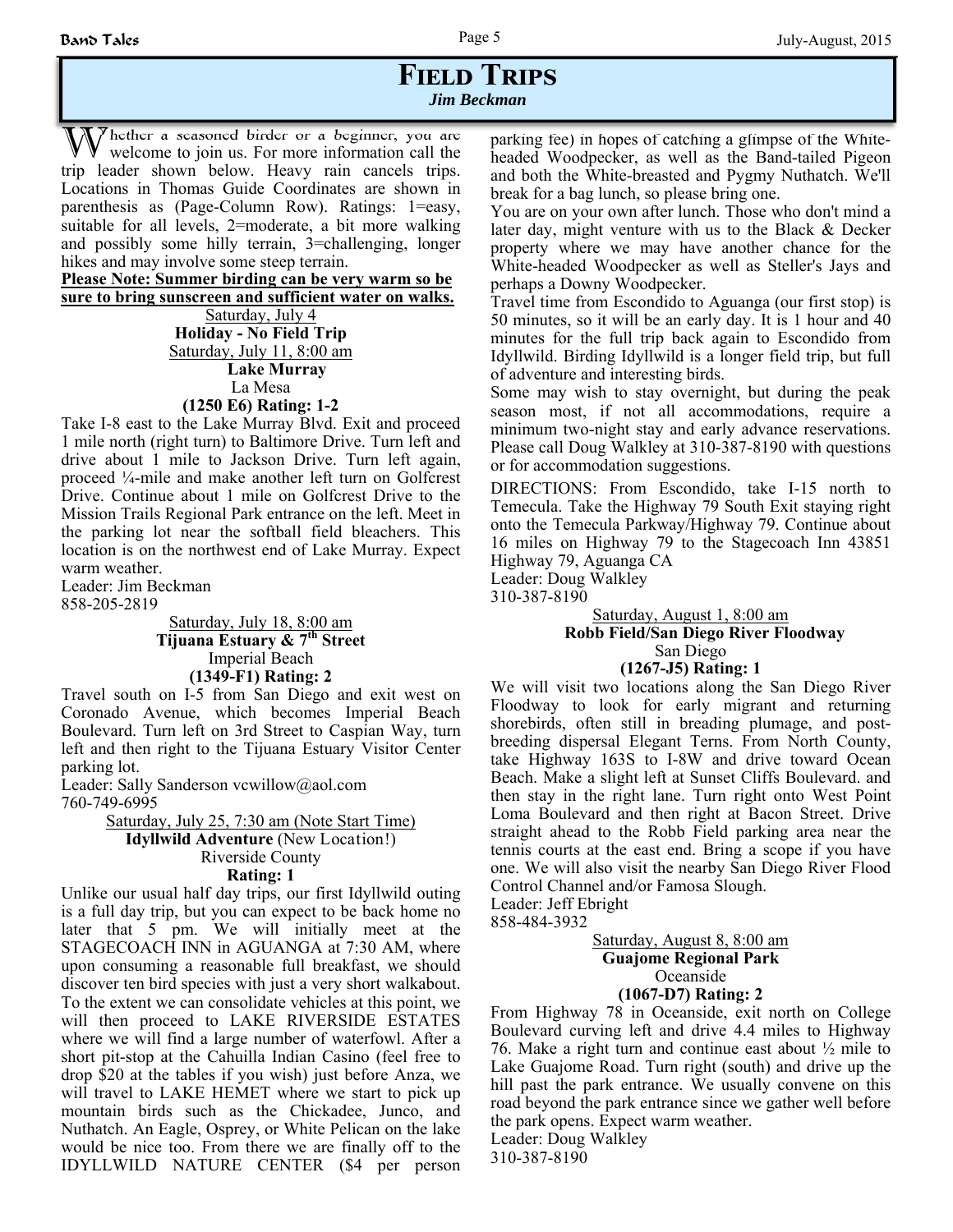#### Saturday, August 15, 8:00 am **San Elijo Lagoon** Solana Beach **(1167-E6) Rating: 2**

A good spot to find early fall migrants. Take I-5 to Lomas Santa Fe Drive. Go west to North Rios Avenue. Turn right (north) and go all the way to the end of North Rios Avenue. Park and meet at the end of the street near the barricade. Bring a scope, if you have one, and water and plan for warm weather.

Leader: Dave Cowan 858-437-4101

Saturday, August 22, 8:00 am **Santee Lakes** Santee, CA **(1231-A5) Rating: 2**

From I -15 go east on Highway 52. Exit at Mast Blvd. Continue east on Mast Boulevard to Fanita Parkway. Turn right at Fanita Parkway and the entrance to Santee Lakes is on the right. Car entry fee is \$5. OR from Mast Boulevard, turn left on Fanita Parkway and continue north to Lake Canyon Drive. Turn right, park, and walk in the open gate for FREE. Meet in the parking lot by the General Store between lakes 4 and 5. Expect warm weather.

Leader: Jack Friery

619-218-7342

Saturday, August 29, 8:00 am **Dairy Mart Pond/Tijuana River Valley** San Diego **(1350-D5) Rating: 2**

From North County, take I-15 south and merge with the I-5 south to the Dairy Mart Road Exit. Turn right on Dairy Mart Road (south). Meet just past the concrete bridge next to the large "TJRV Park" sign and the large pond on the west side of Dairy Mart Road. We will also caravan a short distance to the TJRV Park Headquarters (public restroom and bird feeders) and then visit the nearby Bird & Butterfly Gardens where we might see the elusive Black-throated Magpie Jay. Leader: Michael Beeve

209-247-5237

Saturday, September 5, 8:00 am **Kit Carson Park** Escondido **(1150-C1) Rating: 1**

From I-15 in Escondido, exit east on Via Rancho Parkway and drive about one mile northeast on Bear Valley Road to the Park Road entrance at the stoplight. Turn left, and proceed on Park Road about ¾-mile to the Amphitheater parking lot on the right. Woodland, riparian, and open-area habitats will usually get us a nice list of resident birds. Expect warm weather.

Leader: Jim Beckman 858-205-2819



# **PAS 2015 PICNIC FIESTA RECAP**

The 2015 PAS Picnic at the private picnic area in the Lawrence Welk Village was really fun. Forty-three participants enjoyed filet mignon steaks and chicken. Dianne and Hal Benham provided spicy Mexibeans, refried beans and delicious Spanish rice. Our famous Friendship Fruit Salad added to the repast. The highlight of the day was the imaginative and colorful desserts entered into this year's "Birdy Dessert" contest. Check out the President's letter for the winners' names!

In addition to being a fun event, it was a successful fund raiser. Our chapter made \$450.00 which will be used to fund other activities. If anybody took pictures please submit them to arnec@juno.com for inclusion in the next issue of Band Tales. Thanks to Deanne Clatworthy for making all the arrangements for the picnic area and thanks to everyone who helped set up and clean up the picnic area.

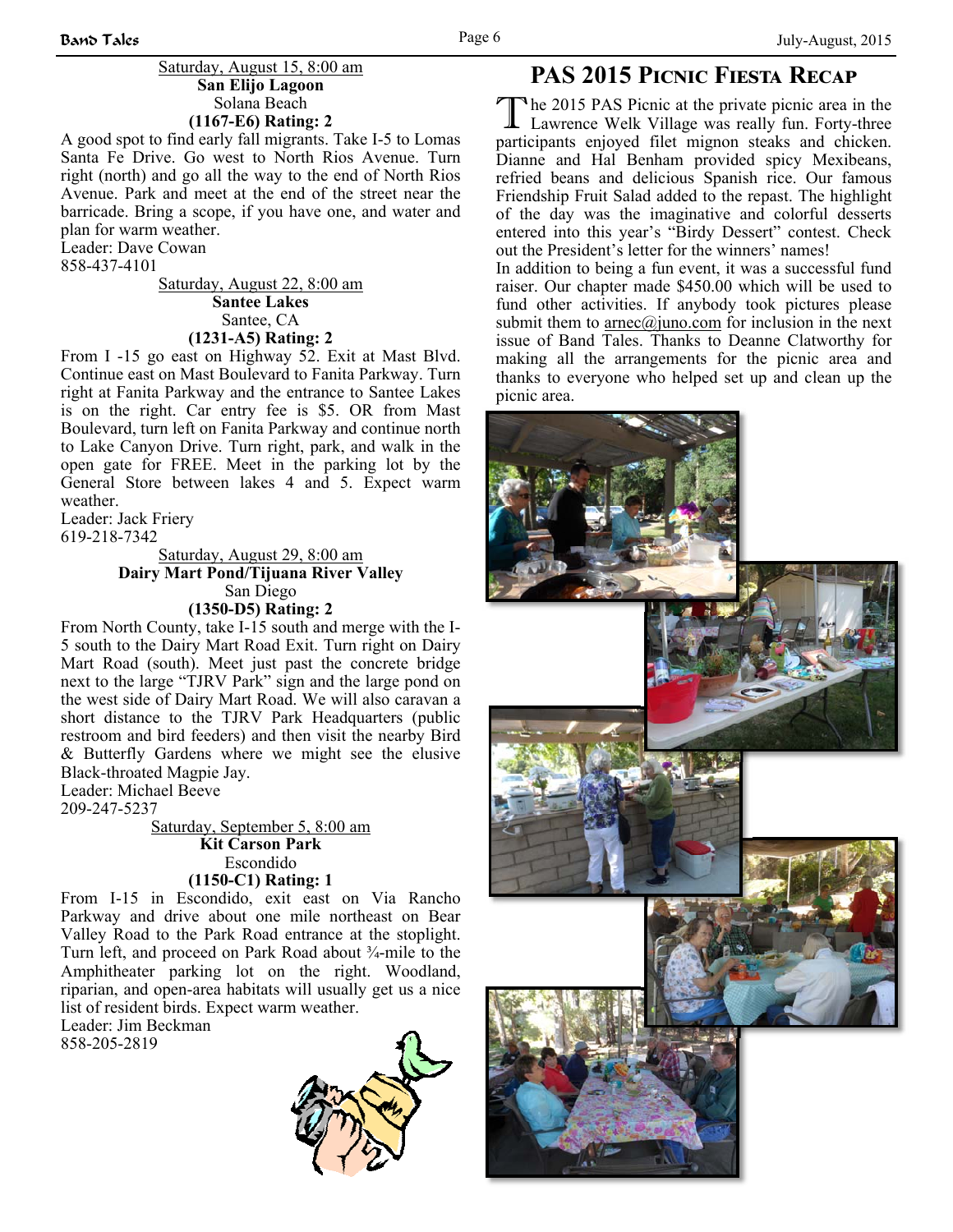. . . . . . . . . . . . . . . .